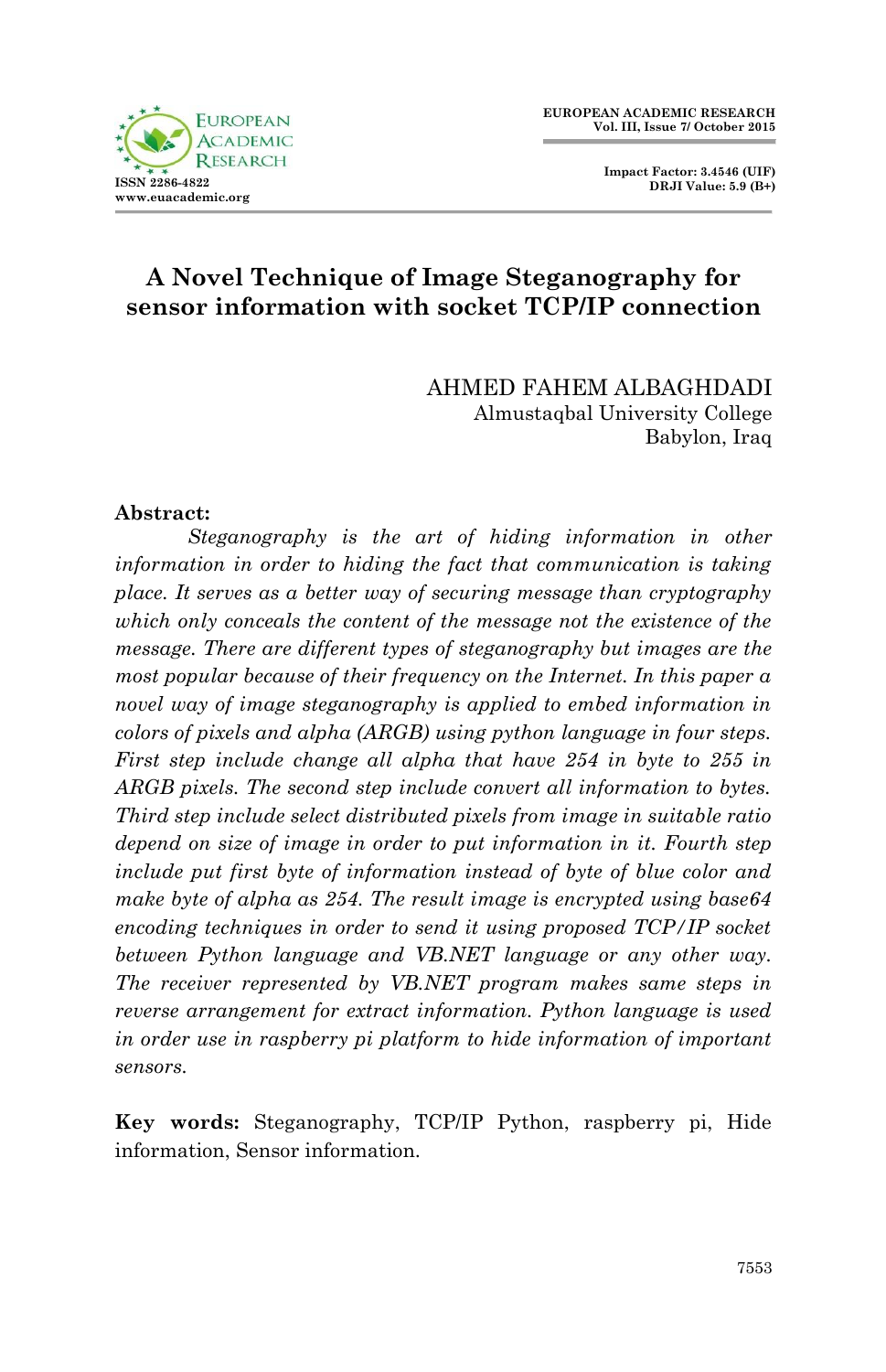### **1- INTRODUCTION**

Due to the large use of internet, it is necessary to develop the security of information by proportional manner with widespread. Cryptography was created as a technique for securing the secrecy of communication and many different methods have been developed to encrypt and decrypt data in order to save the message. Unfortunately it is sometimes not enough to keep the message secret, it may also be necessary to keep the existence of the message secret. This technique called steganography. Steganography is the science of invisible communication. This is implemented through hiding information in other information, thus hiding the existence of the communication. The word steganography is derived from the Greek words "stegos" meaning "cover" and "grafia" meaning "writing" [1]. In digital image steganography the data is hidden exclusively in images. The idea of hiding information has a long history. In Histories the Greek historian Herodotus writes of a nobleman, Histories, who needed to communicate with his sonin-law in Greece. He shaved the head of one of his most trusted slaves and tattooed the message onto the slave's scalp. When the slave's hair grew back the slave was dispatched with the hidden message [2]. there is a different between Steganography and cryptography in the sense that where cryptography focuses on keeping the contents of a message secret, steganography focuses on keeping the existence of a message secret [3]. Cryptography and Steganography are both ways to protect information of message from unwanted parties. Network socket is an endpoint of an inter process communication across a computer network of between programing electronic devices. A socket address is the combination of a port number and IP address; much like one end of a telephone connection is the combination of a phone number and a particular extension. Based on this address, internet sockets deliver incoming data packets to the appropriate application process.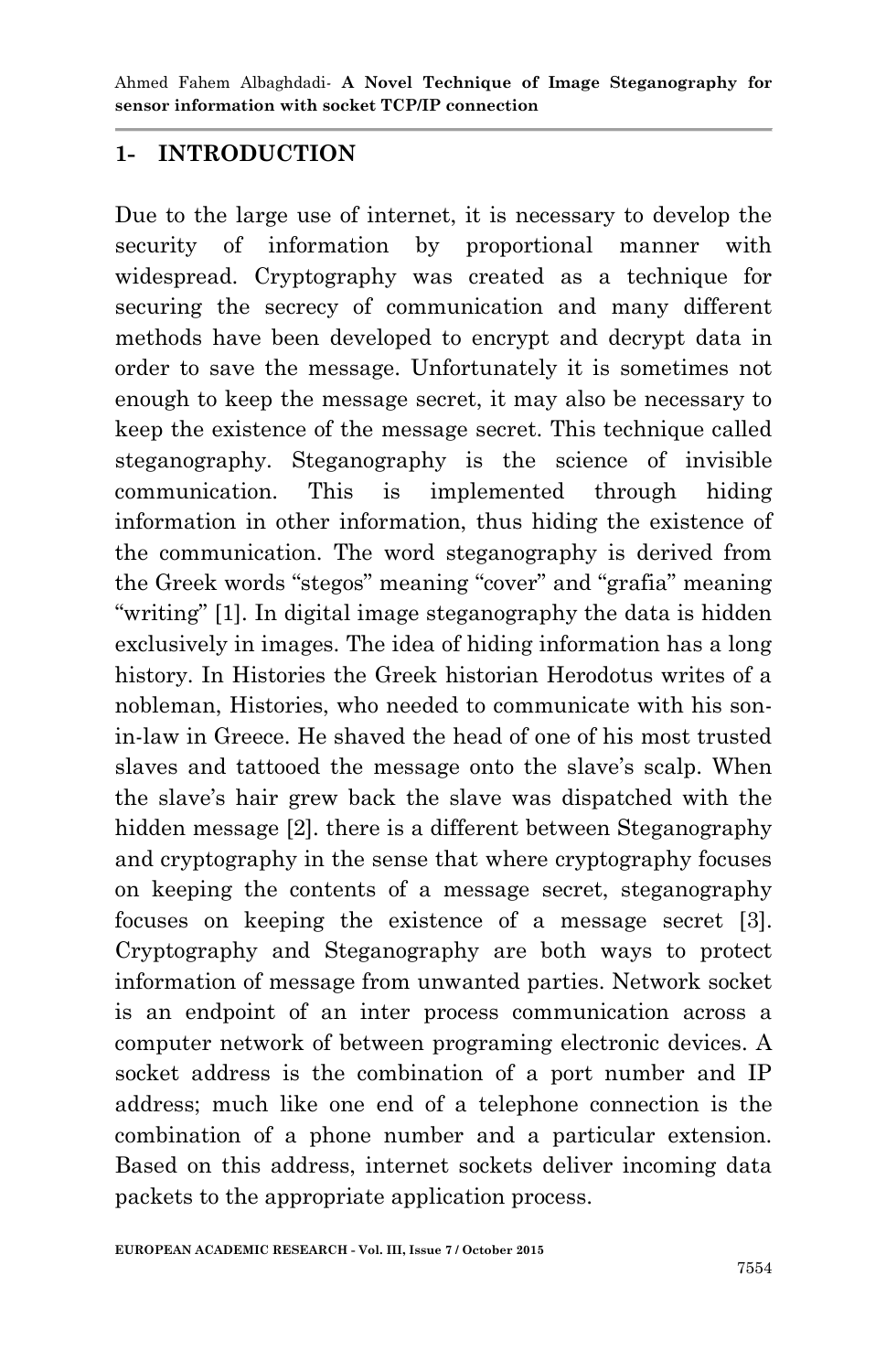

**Figure 1 Graphical Version of the Steganographic System**

fE : steganographic function "embedding" fE-1 : steganographic function "extracting" cover: cover data in which *emb* will be hidden emb: message to be hidden stego: cover data with the hidden message

#### **2- STEGANOGRAPHY CONCEPTS**

Although steganography is an ancient subject, the modern formulation of it is often given in terms of the prisoner's problem proposed by Simmons [4], where two inmates wish to communicate in secret to hatch an escape plan. All of their communication passes through a warden who will throw them in solitary confinement should she suspect any covert communication [5].

The warden, who is free to examine all communication exchanged between the inmates, can either be passive or active. A passive warden simply examines the communication to try and determine if it potentially contains secret information. If she suspects a communication to contain hidden information, a passive warden takes note of the detected covert communication, reports this to some outside party and lets the message through without blocking it. An active warden, on the other hand, will try to alter the communication with the suspected hidden information deliberately, in order to remove the information [6].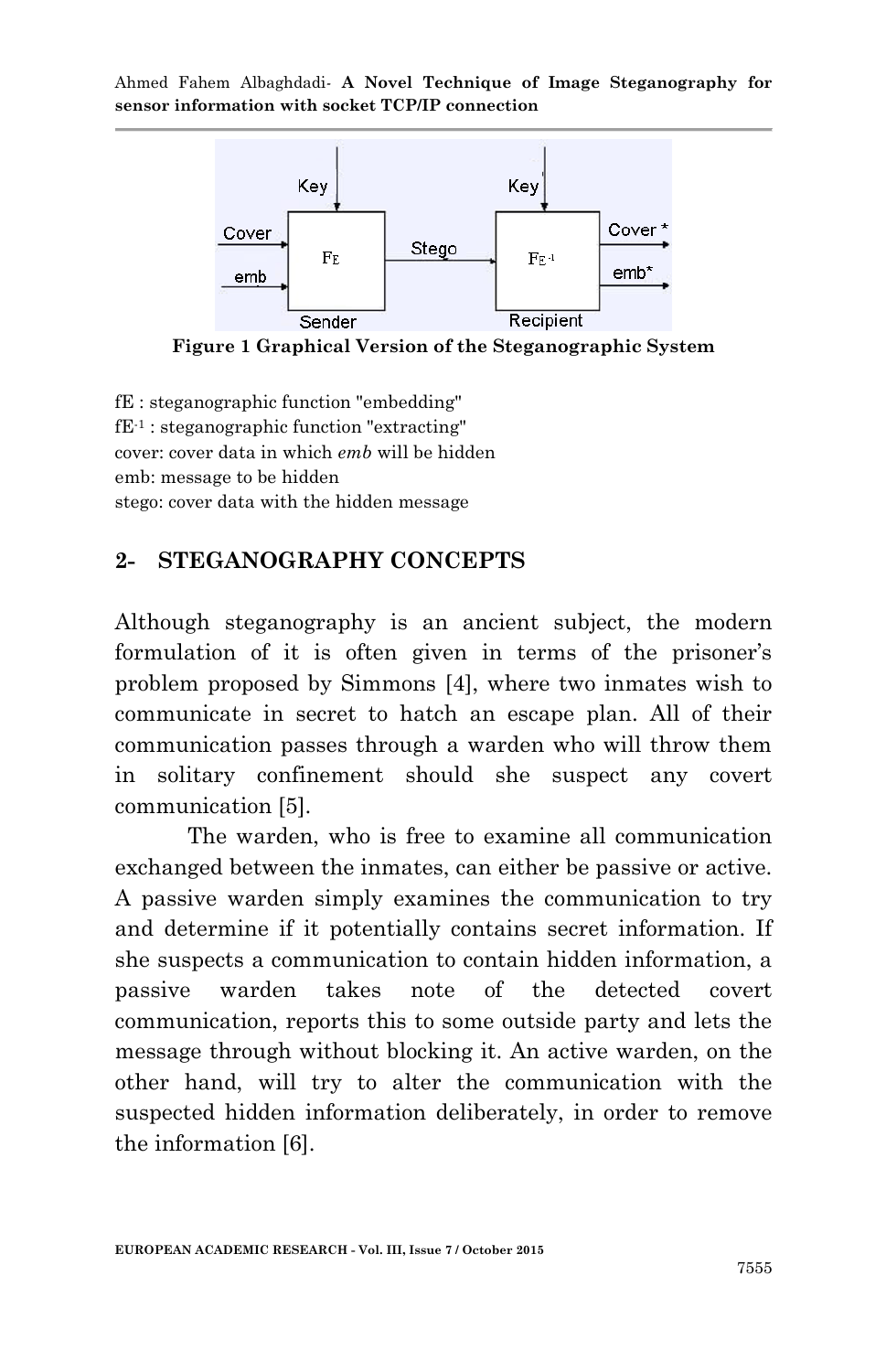### **3- DIFFERENT KINDS OF STEGANOGRAPHY**

Almost all digital file formats can be used for steganography, but the most suitable formula are those with a many redundancy. Redundancy can be defined as the bits of an object that provide accuracy far greater than necessary for the object's use and display [7]. The redundant bits of an object are those bits that can be used for steganography [6].audio and Image files especially comply with this requirement, while research has also uncovered other file formats that can be used for information hiding. Figure 2 shows the four main categories of file formats that can be used for steganography.



**Figure 2: Kind of steganography**

In past hiding information in text is most popular method of steganography. An obvious method was to hide a secret message in every nth letter of every word of a text message. Text steganography using digital files is not used very often since text files have a very small amount of redundant data. It is only since the beginning of the Image steganography Protocol [1]. Given the proliferation of digital images, especially on the Internet, and given the large amount of redundant bits present in the digital image, digital images are the most popular cover objects for steganography.

This paper will focus on hiding information in images and how to use it practically to hide sensor information.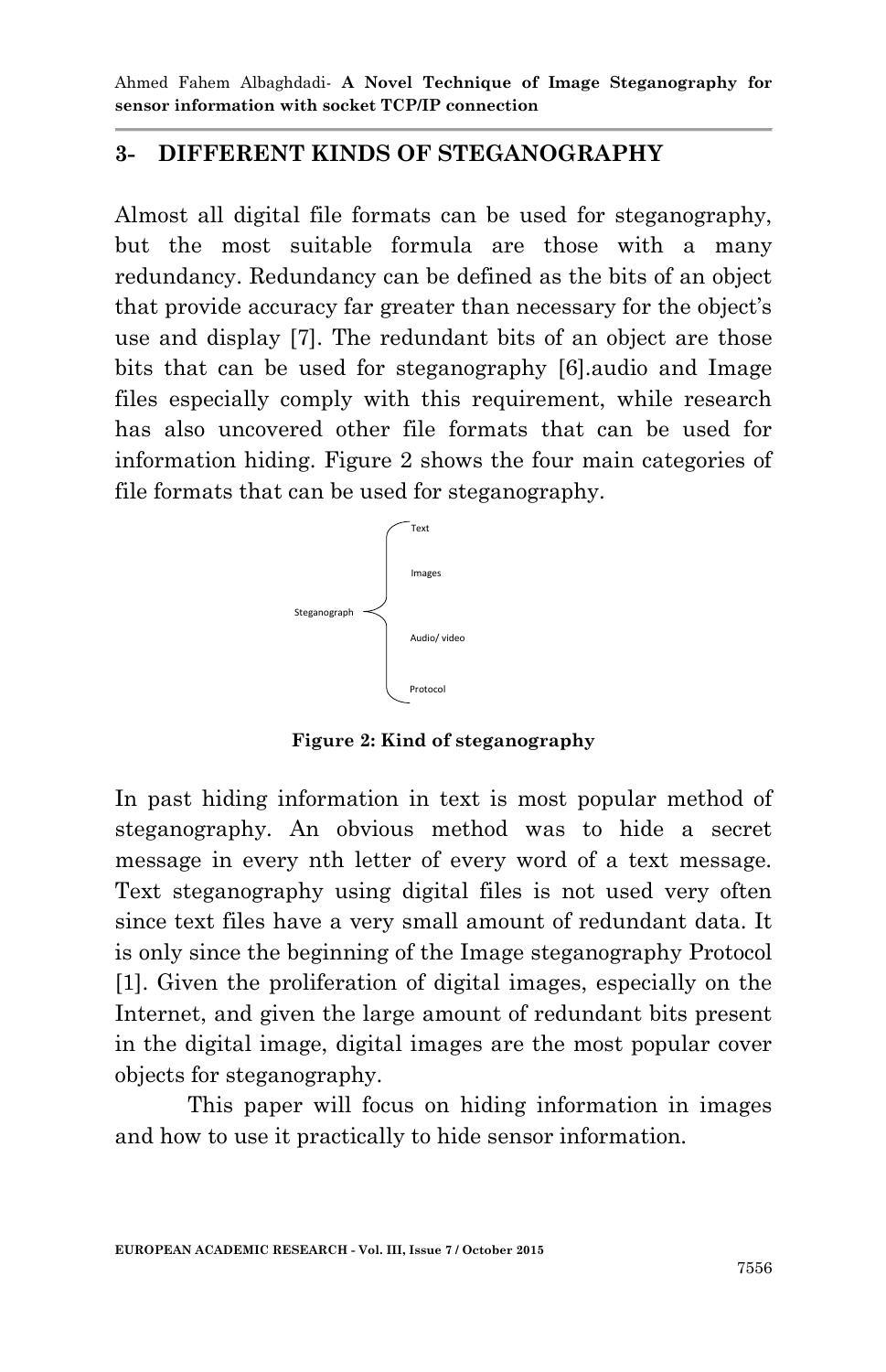### **4- IMAGE DEFINITION**

To a computer, an image is a collection of numbers that constitute different light intensities and different colors in different areas of the image [8]. This form is a grid of individual points, referred to as pixels.

Most images on the Internet consist of a rectangular map of the image's pixels. Each pixel has location and its color [9]. These pixels are displayed horizontally row by row. The number of bits in a color scheme, called the bit depth, refers to the number of bits used for each pixel [16]. The smallest bit depth in current color schemes is 8, meaning that there are 8 bits used to describe the color of each pixel [10]. All color variations for the pixels of a 24-bit image are derived from three primary colors: red, green and blue, and each primary color is represented by 8 bits [8]. Thus in one given pixel, there can be 256 different quantities of red, green and blue, adding up to more than 16-million combinations, resulting in more than 16-million colors [10].

When working with larger images of greater bit depth, the images be too large to transmit over an Internet. In order to display an image in a reasonable amount of time, Image size must reduce. These techniques make use of mathematical formulas to analyze and condense image data, resulting in smaller file sizes. This process called compression [9].

#### **5- USES OF STEGANOGRAPHY**

- Steganography can be a solution which makes it possible to send news and information without fear of the messages being intercepted and traced back to us.
- It is also possible use steganography to store information on a location. For example, some military secrets can be stored in a cover source. When we are required to unhide the secret information, we can easily reveal our banking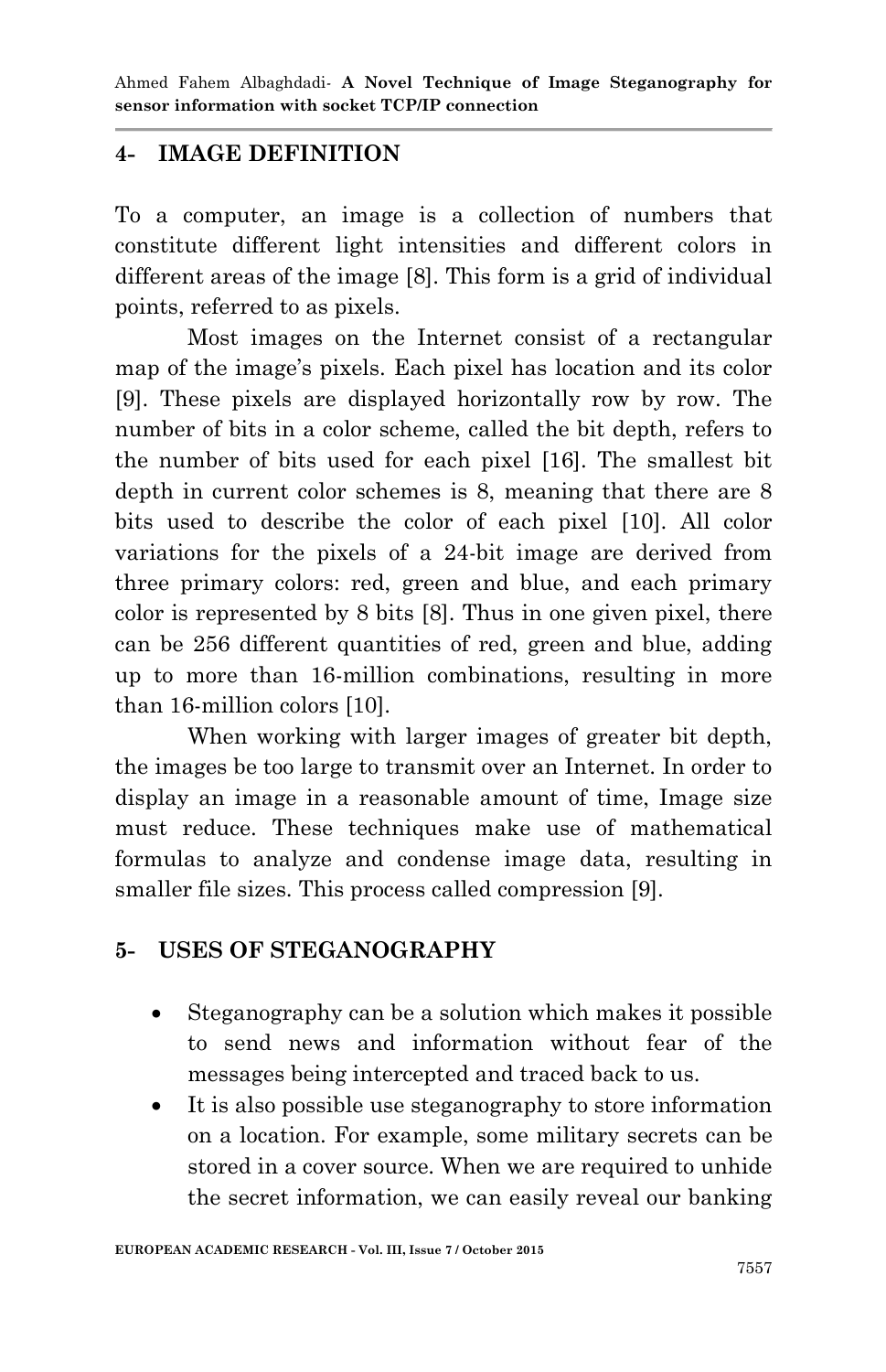data and it will be impossible to prove the existence of the military secrets inside.

- Paired with existing communication methods, steganography can be used make hidden exchanges like Governments communications: those that support national security. Digital steganography provides vast potential. Businesses may have similar concerns regarding trade secrets or new product information.
- Steganography allows to transport of sensitive data past eavesdroppers without them knowing any sensitive data has passed them. The idea of using steganography in data transportation can be applied to just about any data transportation method, from E-Mail to images on Internet websites.

## **6- PROPOSED SYSTEM**

The most important purpose of this proposed system is to increase the security of an important information come from sensors especially that deal with health care like ECG sensor and a lot of other sensors we want to keep its information hidden. Figure 3 illustrates the main Idea of the proposed system.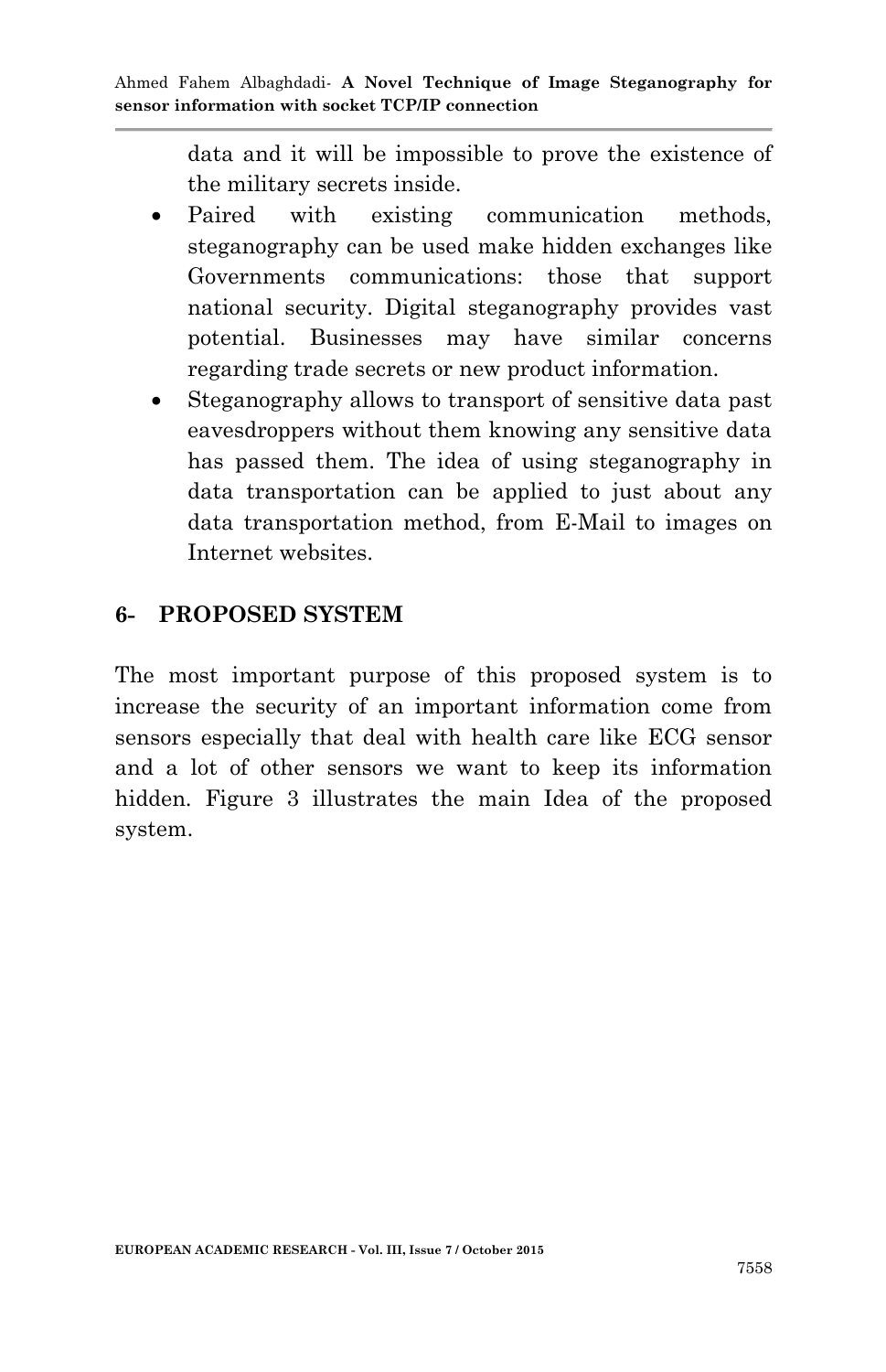

**Figure3. Proposed system**

I will describe each main part of this proposed system alone in order to provide good understanding of how the system exactly operates.

#### **1. Raspberry PI**

The Raspberry Pi shown in figure 4 is a low cost, credit-card sized board that plugs into a TV or computer monitor, and uses a keyboard and mouse. It is a capable little device that enables people of all ages to learn how to program in language like Python. It's capable of doing everything you'd expect a desktop computer to do, from playing high-definition video and browsing the internet, to making spreadsheets, wordprocessing, and playing games.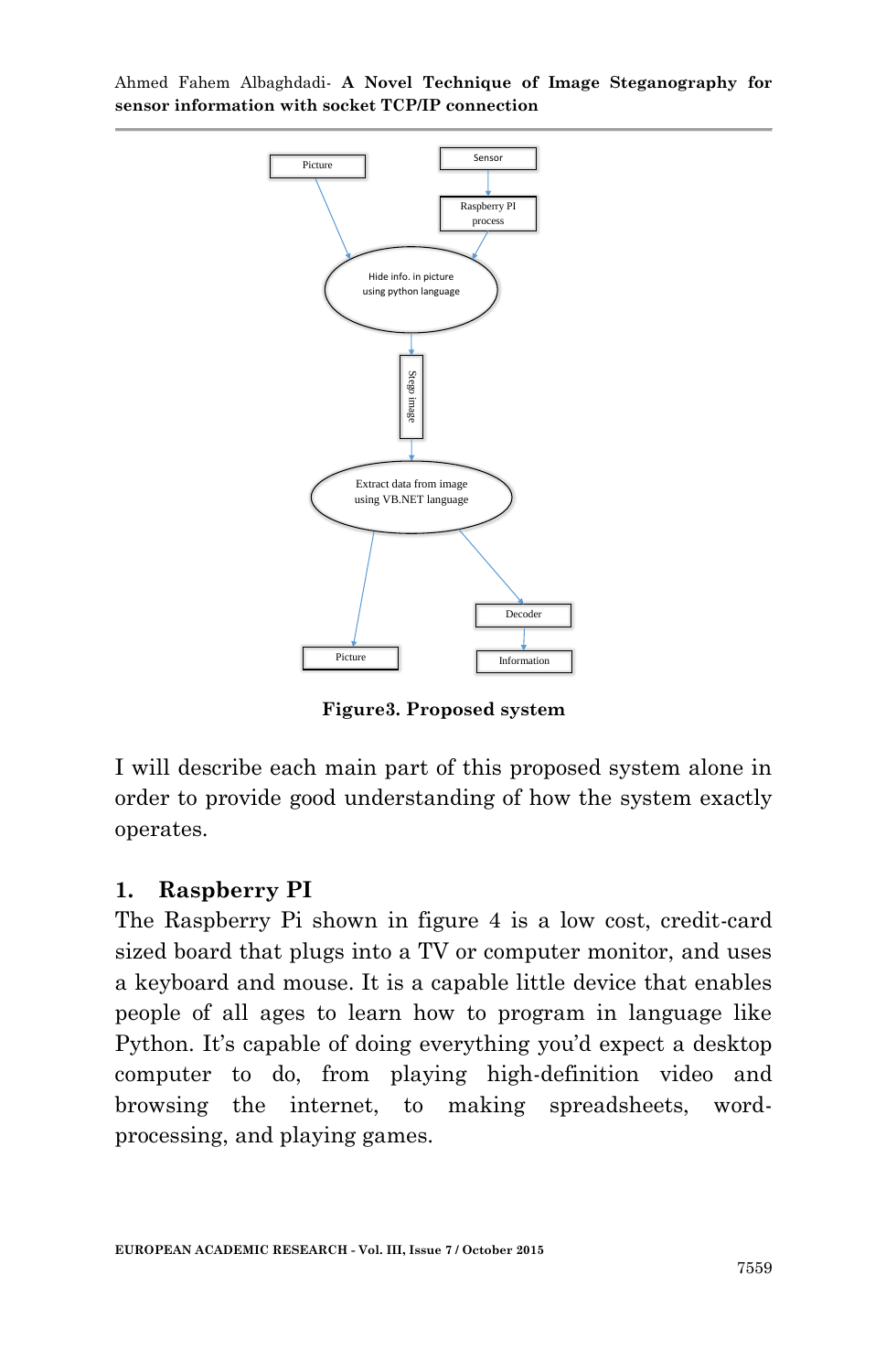Also the Raspberry Pi has the ability to interact with the outside world, and has been used in a wide array of digital maker projects.



**Figure 4. Raspberry PI**

In this paper, Raspberry PI is responsible for many tasks in different steps. In the first step, Raspberry PI receives the signal from the sensors and makes some processing in order to get the real information from the sensors. In the second step convert this data to ASCII code. In the third step bring any picture from its memory randomly in order to use it in steganography. In the fourth step do search about each pixel in the image has ALPHA equal 254 and change it to 255, the purpose behind this step is to give indication to the receiver about where is information hidden as I will explain. In the fifth step select number of separated pixels equal to the number of bytes in the coded information and put each byte instead of blue byte (as I did) or any other colors. In the sixth step, change the ALPHA of each selected pixels to 254. Now each pixel has ALPHA 254 contain coded data in the byte of blue color. Finally the result image sent via TCP/IP protocol.

All above steps are programed using Python language. The following flowchart in figure 5 illustrates the operation steps of Raspberry PI in this proposed system.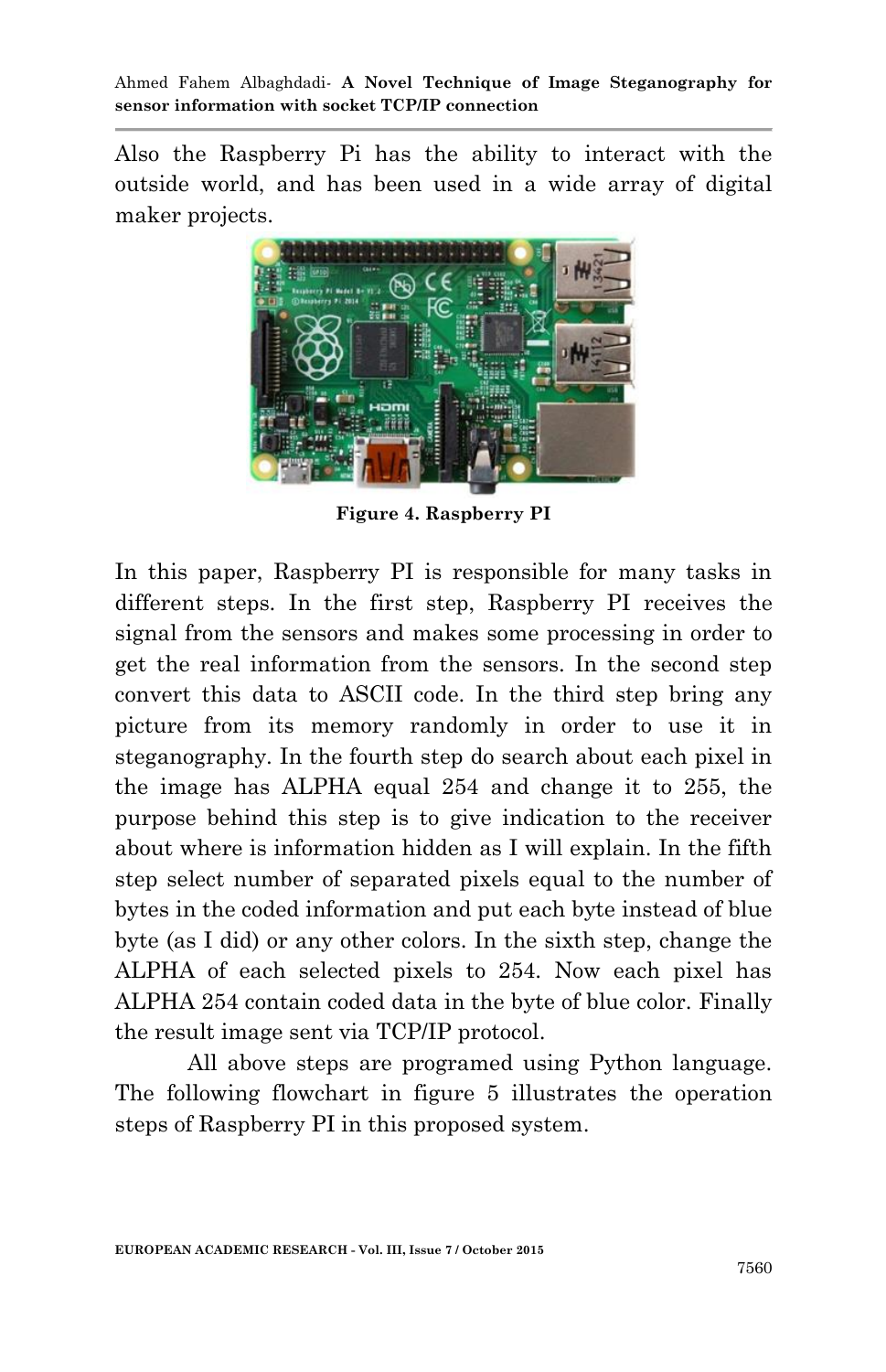

**Figure 5. Operation steps of Raspberry PI**



**Figure 6. Result (1) of proposed system**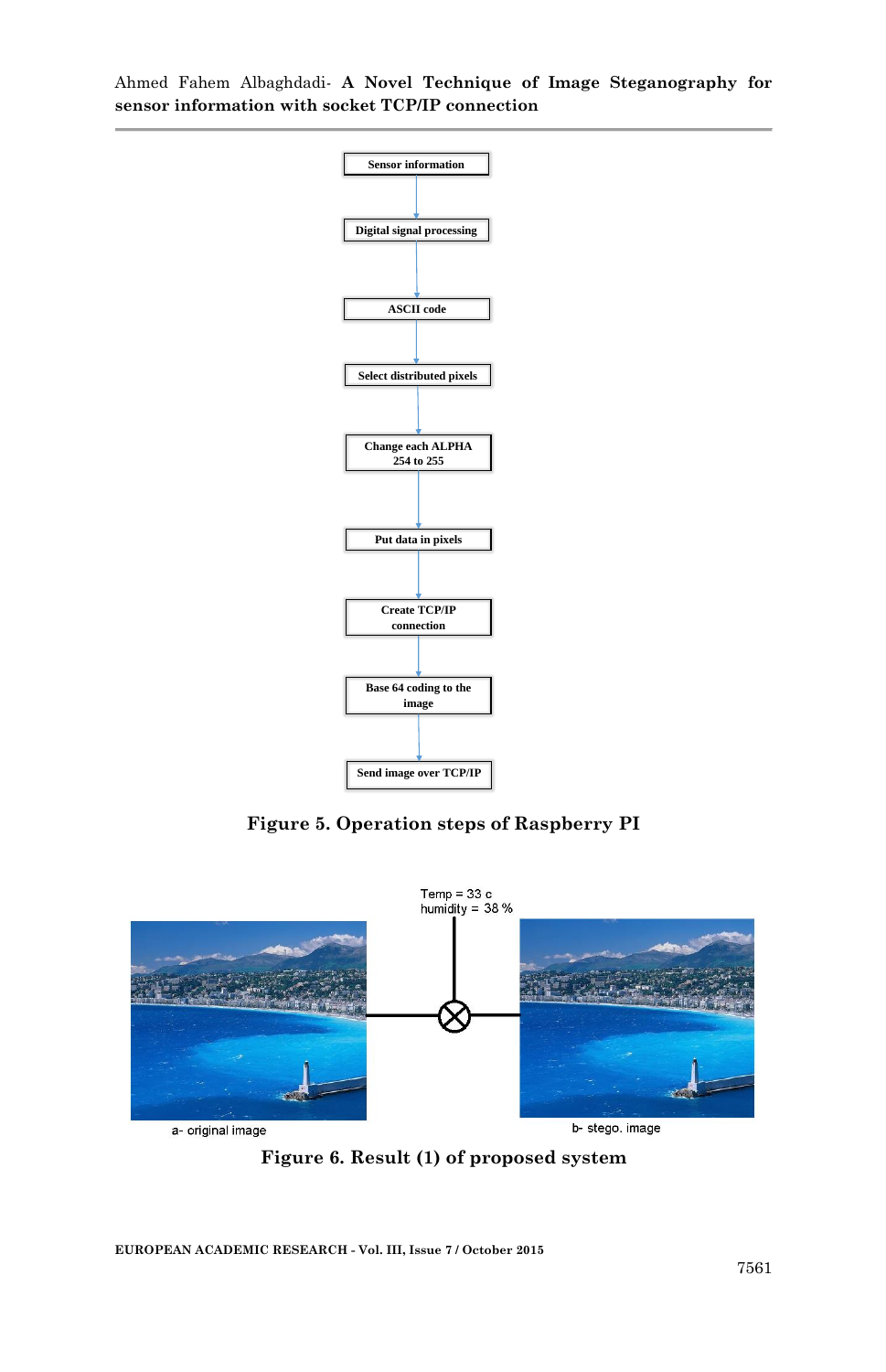

Ahmed Fahem Albaghdadi*-* **A Novel Technique of Image Steganography for sensor information with socket TCP/IP connection**

**Figure 8. Result (3) of proposed system**

In figure 6, figure 7 and figure 8 shows the results of proposed system for different images in size and colors.

# **2. Extract data from image**

In this stage, the same technique of proposed system steganography is used but in inverse arrangement in order to extract information. In the first step receive the stego. image message and process it to get image from base 64 and display it in the program. In the second step select each pixels have ALPHA equal 254 because it has data in it. In third step, get data from selected pixels and display it.

The program responsible for make this tasks is programed by using VB.NET 2013 language. The graphical user interface of program as shown in figure 9.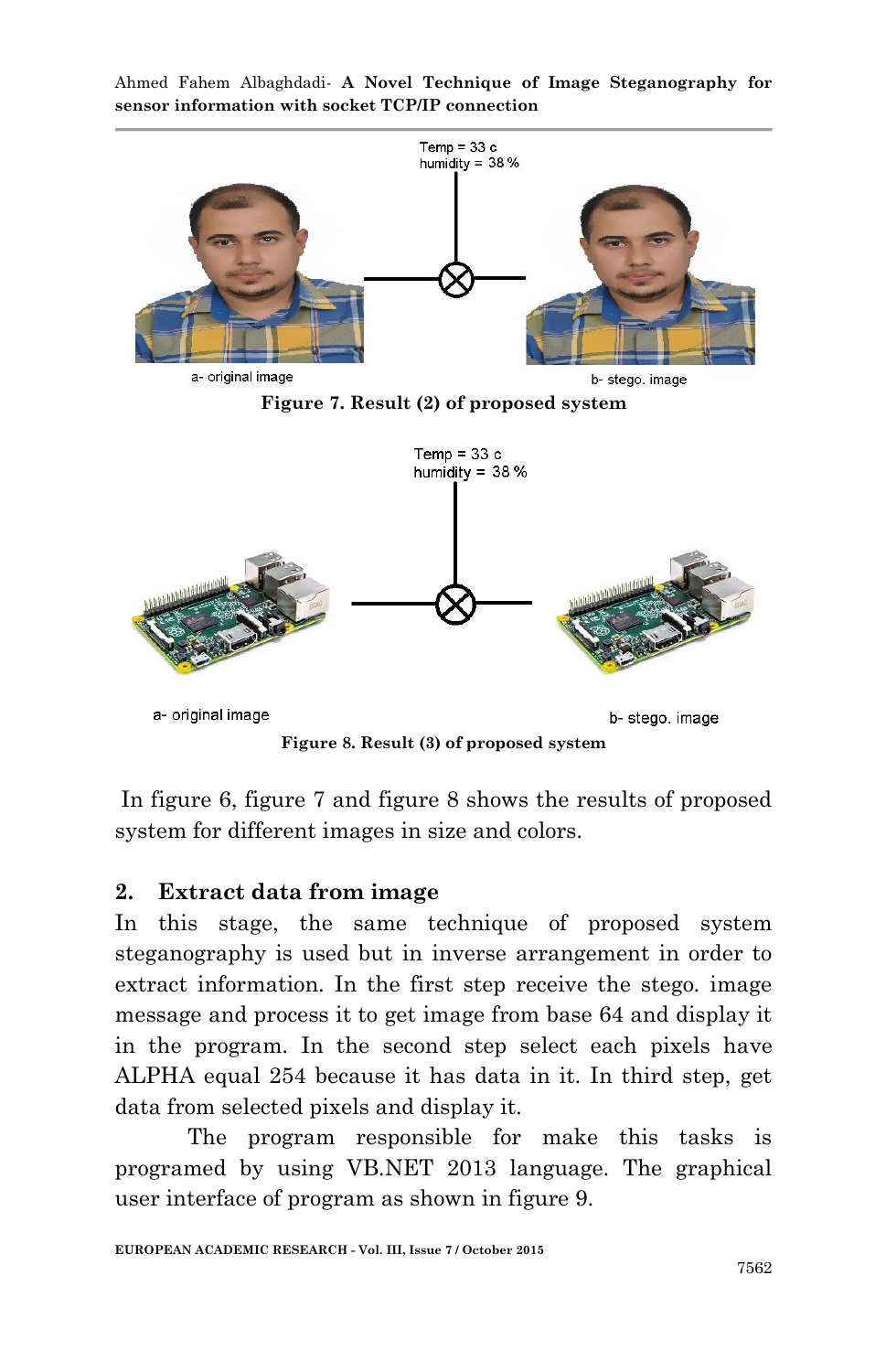

**Figure 9. B. Extract data program GUI**

As it is clear, the program has four buttons to manage it. The first one is "Get Data". It is responsible for send issue and receive request from Raspberry Pi via TCP/IP. This is mean the information does not transmit all the time but it was the order from the client.

The second button is "Import file". This is responsible for import stego. image from a computer and display it in the image box of the program. This feature provide the ability to receive image from email and other sites not only in the standard method for proposed system

The third button is "Save image". This is responsible for save stego. image in the computer instead of save data this is provide more secure to save information as stego. image

The fourth button is "Show". This is responsible for extract data from stego. image and display it as shown in figure 9.

### **7- CONCLUSION**

- Using steganography to hide sensors information is applicable and provide another level of security
- Raspberry Pi has high processing ability for image especially by using Python language. Also it can programmed to send information via TCP/IP with high level of security.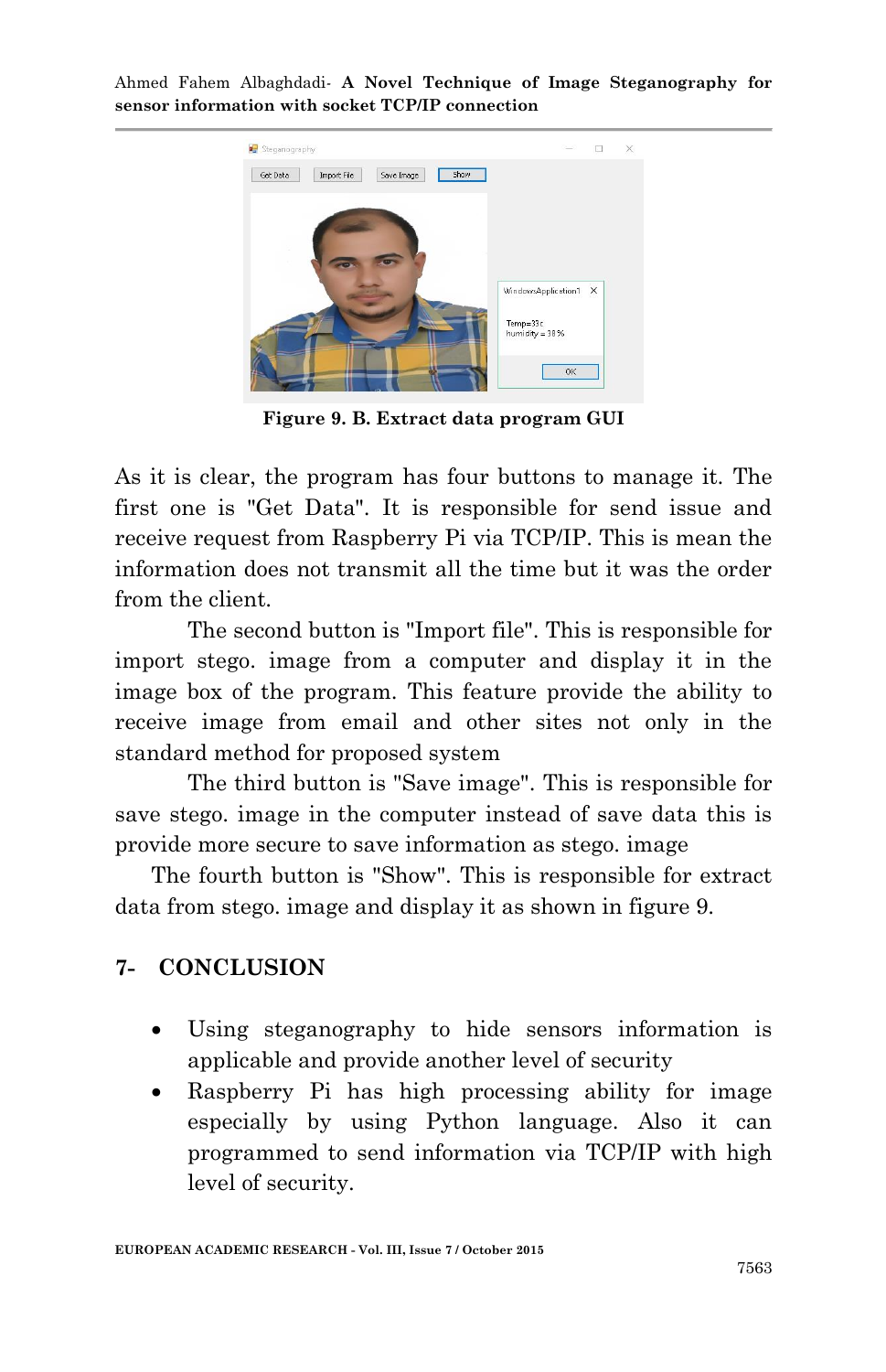- Hide information inside image don't alter the visible feature of image. So the information effect on image will be non-visible.
- Select distributed pixels as much as possible decrease the effect on the result image.

# **REFERENCES**

[1] Moerland, T., "Steganography and Steganalysis", Leiden Institute of Advanced Computing Science.

[2] Silman, J., "Steganography and Steganalysis: An Overview", SANS Institute, 2001

[3] Wang, H & Wang, S, "Cyber warfare: Steganography vs. Steganalysis", Communications of the ACM, 47:10, October 2004

[4] Debiprasad Bandyopadhyay, Kousik Dasgupta, J. K. Mandal, Paramartha Dutta, "A Novel Secure Image Steganography Method Based On Chaos Theory In Spatial Domain" International Journal of Security, Privacy and Trust Management (IJSPTM) Vol 3, No 1, February 2014

[5] Chandramouli, R., Kharrazi, M. & Memon, N., "Image steganography and steganalysis: Concepts and Practice", Proceedings of the 2nd International Workshop on Digital Watermarking, October 2003

[6] Anderson, R.J. & Petitcolas, F.A.P., "On the limits of steganography", IEEE Journal of selected Areas in Communications, May 1998

[7] Currie, D.L. & Irvine, C.E., "Surmounting the effects of lossy compression on Steganography", 19th National Information Systems Security Conference, 1996

[8] Johnson, N.F. & Jajodia, S., "Exploring Steganography: Seeing the Unseen", Computer Journal, February 1998

[9] "Reference guide: Graphics Technical Options and Decisions",